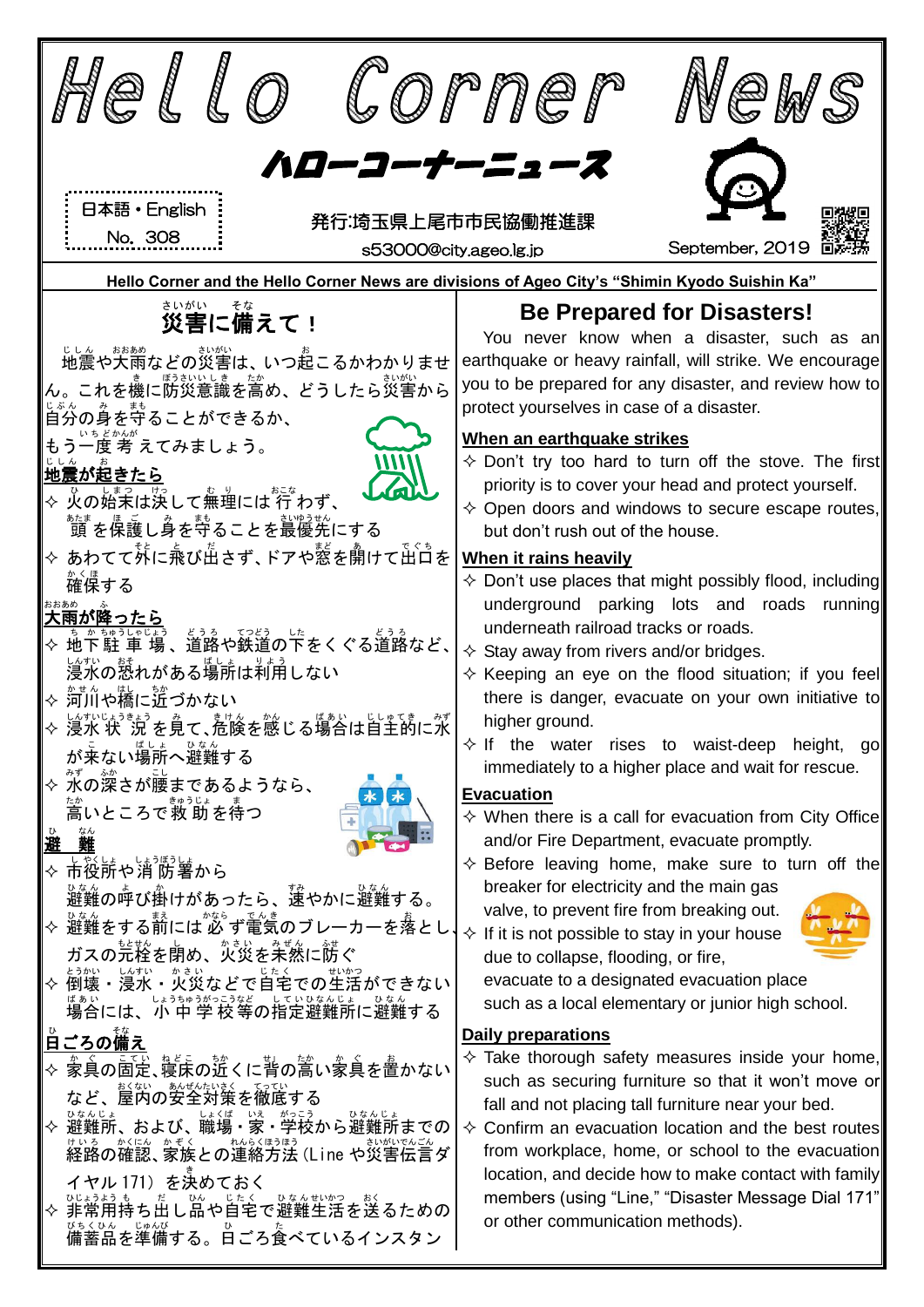| トラーメンや缶詰などを少し <sup>参</sup> めに賞っておき、食<br>べた分を賞い定す。<br>* 県では各家庭で最低3 日分、できれば <sup>7 命がないと</sup> の<br>正確な 情 報 を集めるために<br>✧ 多言語生活 情 報アプリ<br>した時に配信される緊急地震速報を、<br>。。。。<br><b>表示します。</b><br>http://www.clair.or.jp/tagengo/index.html<br>✧ VoiceTra(ボイストラ)<br>*^*い <u>*</u> ^*<<br>音声翻訳アプリです。31言語に対応し、無料でダウ<br>ンロード・利用できます。<br>http://voicetra.nict.go.jp/<br>いか、 <sub>きをきるらし、でんわどうじつうやく<br/><b>災害・緊 急時の電話同時通訳サービス</b></sub><br>日本語によるコミュニケーションが困難な方のた<br>め、7月から始まりました。<br>詳しくは、ハローコーナー<br>ニュース 8月号をご覧ください。<br>∊ <sub>ほんごきょうしつ</sub><br><b>日本語教室</b>                                  | $\diamond$ Prepare a survival kit as well as a stockpile of food<br>and drinking water so that you can remain safe at<br>home. Stock instant food such as ramen and/or<br>canned food which you eat regularly, and replenish<br>after consuming them.<br>◆ Saitama Prefecture recommends that each family<br>prepare at least a 3-day supply of emergency food and<br>drinking water, or 7-day supply, if possible.<br>To obtain accurate information<br>$\diamond$ Multilingual Living Information App<br>When an earthquake over seismic intensity 5 occurs<br>in Japan, the free app called "Japan Life Guide" will<br>notify users in 14 languages.<br>http://www.clair.or.jp/tagengo/index.html<br>$\Diamond$ VoiceTra<br>This speech translation app<br>translates between 31 languages.<br>You can download and use it for free.<br>http://voicetra.nict.go.jp/<br><b>Telephone Simultaneous Interpretation Services for</b><br><b>Disasters and Emergencies</b><br>This service started in July for residents who have<br>difficulty communicating in Japanese. For more details,<br>please refer to the August issue of Hello Corner News. |
|--------------------------------------------------------------------------------------------------------------------------------------------------------------------------------------------------------------------------------------------------------------------------------------------------------------------------------------------------------------------------------------------------------------------------------------------------------------------------------------------------------------------------------------------------------------------------------|-----------------------------------------------------------------------------------------------------------------------------------------------------------------------------------------------------------------------------------------------------------------------------------------------------------------------------------------------------------------------------------------------------------------------------------------------------------------------------------------------------------------------------------------------------------------------------------------------------------------------------------------------------------------------------------------------------------------------------------------------------------------------------------------------------------------------------------------------------------------------------------------------------------------------------------------------------------------------------------------------------------------------------------------------------------------------------------------------------------------------------------------------------|
| _ にほんごきょういっ<br><b>A日本語教 室 &gt;</b> (マンツーマン形式)                                                                                                                                                                                                                                                                                                                                                                                                                                                                                                                                  | <b>Japanese Lessons</b>                                                                                                                                                                                                                                                                                                                                                                                                                                                                                                                                                                                                                                                                                                                                                                                                                                                                                                                                                                                                                                                                                                                             |
|                                                                                                                                                                                                                                                                                                                                                                                                                                                                                                                                                                                | $<$ AGA Japanese Classes $>$ (one-on-one)                                                                                                                                                                                                                                                                                                                                                                                                                                                                                                                                                                                                                                                                                                                                                                                                                                                                                                                                                                                                                                                                                                           |
| がつみっか<br>ぷん<br>き: 9月3日~11月26日 午前10時~11時30分<br>ところ:コミュニティセンター<br>ひょうきょうしつ<br>水曜教室<br>_<br>:9月4 日~12月4 日 午後7時~8時30分<br>ぁゖぉ <u>゠ぅ</u> ゎんゕん<br><b>上尾公民館</b><br>ろ :<br><sub>じんねんい</sub> 。<br>ब人年会費として 2,000円。申し込みは、<br>費用は、<br>谷 会 場で 直 接 受け付けます。または、ファックス・<br>メールで市国際交 流 協 会 (AGA)事務局へ。<br>→ AGA事務局<br>Tel. 048-780-2468 / Fax 048-775-0007<br>office@aga-world.com<br>はらいちにほんごきょうしつ<br>けいしき<br>< 原市日本語教 室<br>(マンツーマン形式)<br>><br>まいしゅうきんようび<br>き: 9月6日~12月13日の毎週金曜日<br>と<br>午後7時~9時<br>ころ: 原市公民館<br>黄<br>ょぅ むりょう<br><b>用</b> :無料<br>むりょう<br>もうし<br>申込み:伊藤さんへ<br>Tel. 090-1699-3123 | <b>Tuesday Class</b><br>When: September $3 \sim$ November 26<br>$10:00 \sim 11:30$ a.m.<br><b>Where: Community Center</b><br><b>Wednesday Class</b><br>When: September $4 \sim$ December 4<br>$7:00 \sim 8:30$ p.m.<br>Where: Ageo Kouminkan<br>The cost is 2,000 yen as an annual fee for individual<br>members. Applications will be accepted on the spot. Or<br>you may contact the Ageo Global Association (AGA)<br>Secretariat by fax or e-mail.<br>$\rightarrow$ AGA Secretariat<br>Tel.048-780-2468 / Fax 048-775-0007<br>office@aga-world.com<br>$<$ Haraichi Japanese Class $>$ (one-on-one)<br>When: Fridays, 7:00 ~9:00 p.m.<br>September 6 ~ December 13<br>Where: Haraichi Kouminkan<br>Cost: Free<br>Application: Contact Ms. Ito at Tel.090-1699-3213                                                                                                                                                                                                                                                                                                                                                                                |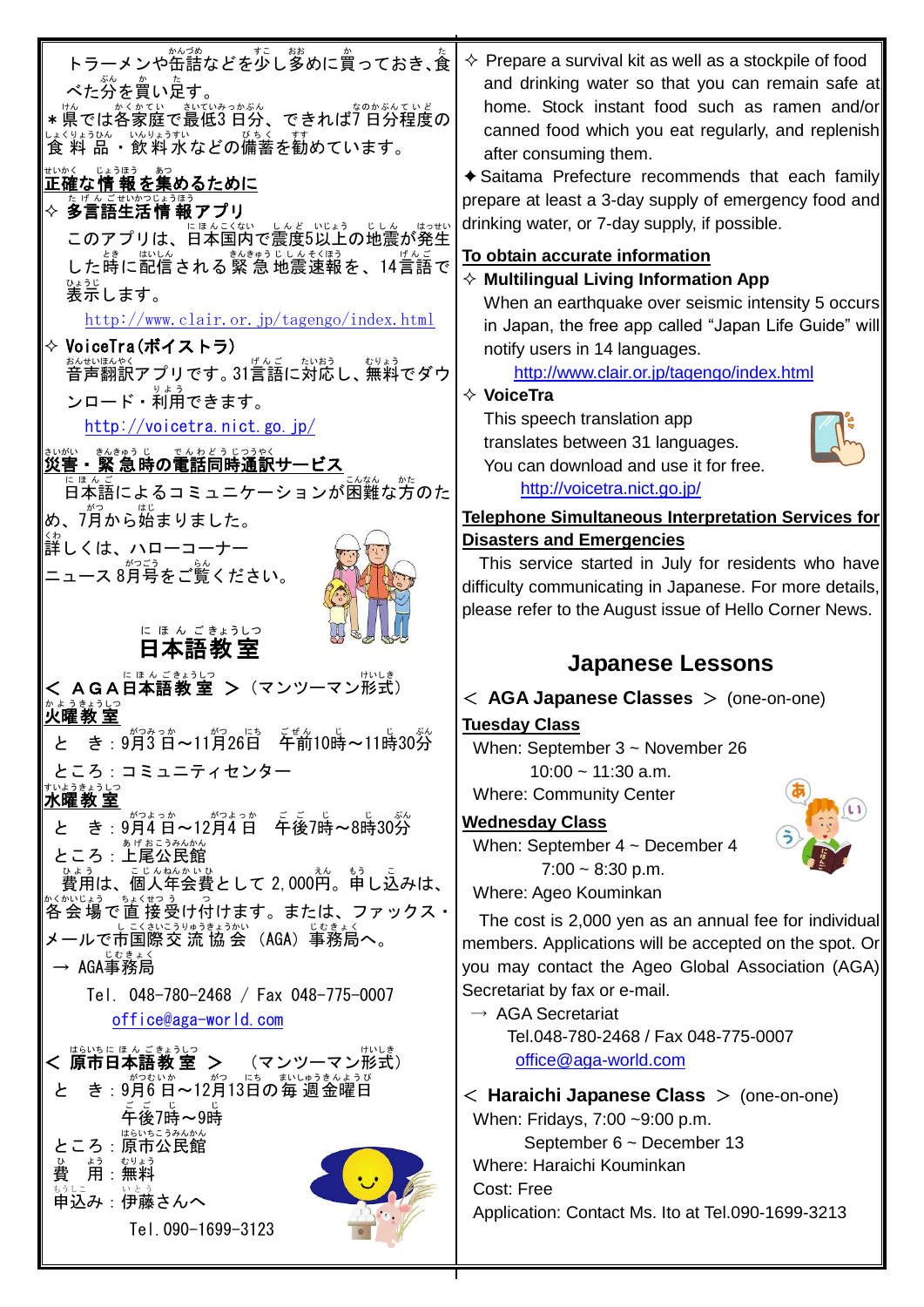# にほんごのうりょくし けん<br>**日本語能力試験**

12月 がつ 1 日 ついたち (日 にち )に日本語 にほんご 能 力 のうりょく 試験 しけん があります。8月 がつ はっ<sub>ゕ</sub><br>20 日 (火) 〜9月20 日(金)に、郵送またはインターネ ットで申し込んでください。受験 料は 5,500円です。 → 日本語能 力試験受付センター

<http://info.jees-jlpt.jp/>



# <sub>じどうてあて</sub><br>**児童手当**

☆という。<br>児童手当を受 給している人は、毎年6月に 現 況 届 の提 出 ていしゅつ が必要 ひつよう です。この現 況 届 げんきょうとどけ の提 出 ていしゅつ がないと 6 <sub>がっぷぃこう</sub><br>月分以降の手当を受けられませんので、まだ 提 出 し ていない人は、達意子ども支援課 (市役所5階) へ郵送 または持参してください。

 $\rightarrow$  テども支援課

Tel.048-775-5120 / Fax 048-774-5342

# 学童 がくどう 保育所 ほ い く じ ょ

令和 れいわ 2年 ねん 4月 がつ から子 こ どもを学童 がくどう 保育所 ほいくじょ へ入 い れたい方 かた のために、説明会ます。説明会に不参加の場合、 ▲\*? □ □ ◎うしょ<br>4月に入 所 できないことがあります。 参加できない時 は、あげお学童クラブの会へお問い $\mathring{\mathsf{E}}$ いよわせください。

#### をくべっしぇ んじほいくきぼうしゃ<br>**特別支援児保育希望者**

9月 がつ 28日 にち (土 ど ) 午前 ごぜん 10時 じ ~正午 しょうご 青少年 せいしょうねん センター

#### 新規 入 所 希望者 しんき にゅうしょ きぼうしゃ

10月27日(日) 午前10時~11時30分 文化センター 11月 がつ 1 日 ついたち (金 きん ) 午後 ご ご 7時 じ ~8時30分 文化 。。。<br>文化センター 11月2日(土) 午前10時~11時30労 交化センター → あげお学童クラブの会

Tel.048-771-6945 / Fax 048-777-5790

## あげおワールドフェア 2019

およそ 30 の国と地域の人々が参加する国際交 流 のイベントです。 人 場 は無料。

| と き:10月6日(日)<br><sub>てぜんのじ</sub><br>午前10時〜午後4時                        |
|-----------------------------------------------------------------------|
| ぶんか<br>ところ: 文化センター<br>。。<br>容 : ブースでの民芸品などの展示・販売、ステ<br>ない<br><b>内</b> |
| ージ、 <sup>がいこくじん</sup><br>ージ、外国人による日本語スピーチ、フー<br>はんばい<br>ドの販売、ワークショッ   |

#### **Japanese-Language Proficiency Test**

 The Japanese-Language Proficiency Test will be held on Sunday, December 1. You can apply either by mail or the Internet from August 20 (Tue) through September 20 (Fir). The test fee is 5,500 yen.

 $\rightarrow$  JLPT Application Center <http://info.jees-jlpt.jp/>



## **Child Allowance**

If you are receiving Child Allowance (*Jidou Teate*), you are required to submit a report on your current status every year in June. Without submitting this report you may not be able to receive Jidou Teate from June onward. If you have not submitted it, please bring or send it by mail to Kodomoshien-ka (5F of City Hall) as soon as possible.

 $\rightarrow$  Kodomoshien-ka (Child Support Section) Tel. 048-775-5120 / Fax 048-774-5342

## *Gakudo Hoikusho*

Explanatory meetings will be held for residents who wish to enroll their children in Gakudo Hoikusho (after-school day care) for the new school year which begins in April, 2020. If you don't attend the meeting, there is a possibility that your child cannot be enrolled in April. If you cannot attend, please contact *Ageo Gakudo Club no Kai.* 

#### **For residents who wish to enroll their children who need special support**

When: September 28 (Sat) 10:00 a.m. ~ noon Where: Seishonen Center

#### **For residents who wish to newly enroll**

#### **their children**

When: October 27 (Sun) 10:00 ~11:30 a.m. November 1 (Fri)  $7:00 \sim 8:30 \text{ p.m.}$ November 2 (Sat) 10:00~11:30 a.m.

Where: Bunka Center

→ Ageo Gakudo Club no Kai Tel. 048-771-6945 Fax 048-777-5790



## **Ageo World Fair 2019**

It is an international exchange event, with people from some 30 countries and regions scheduled to participate. Admission free.

When: 10:00 a.m. ~ 4:00 p.m. on October 6 (Sun) Where: Bunka Center

Program: Exhibition and sale of folk crafts and other items at booths; performances on stage; speeches in Japanese given by international residents; sale of foods; workshops